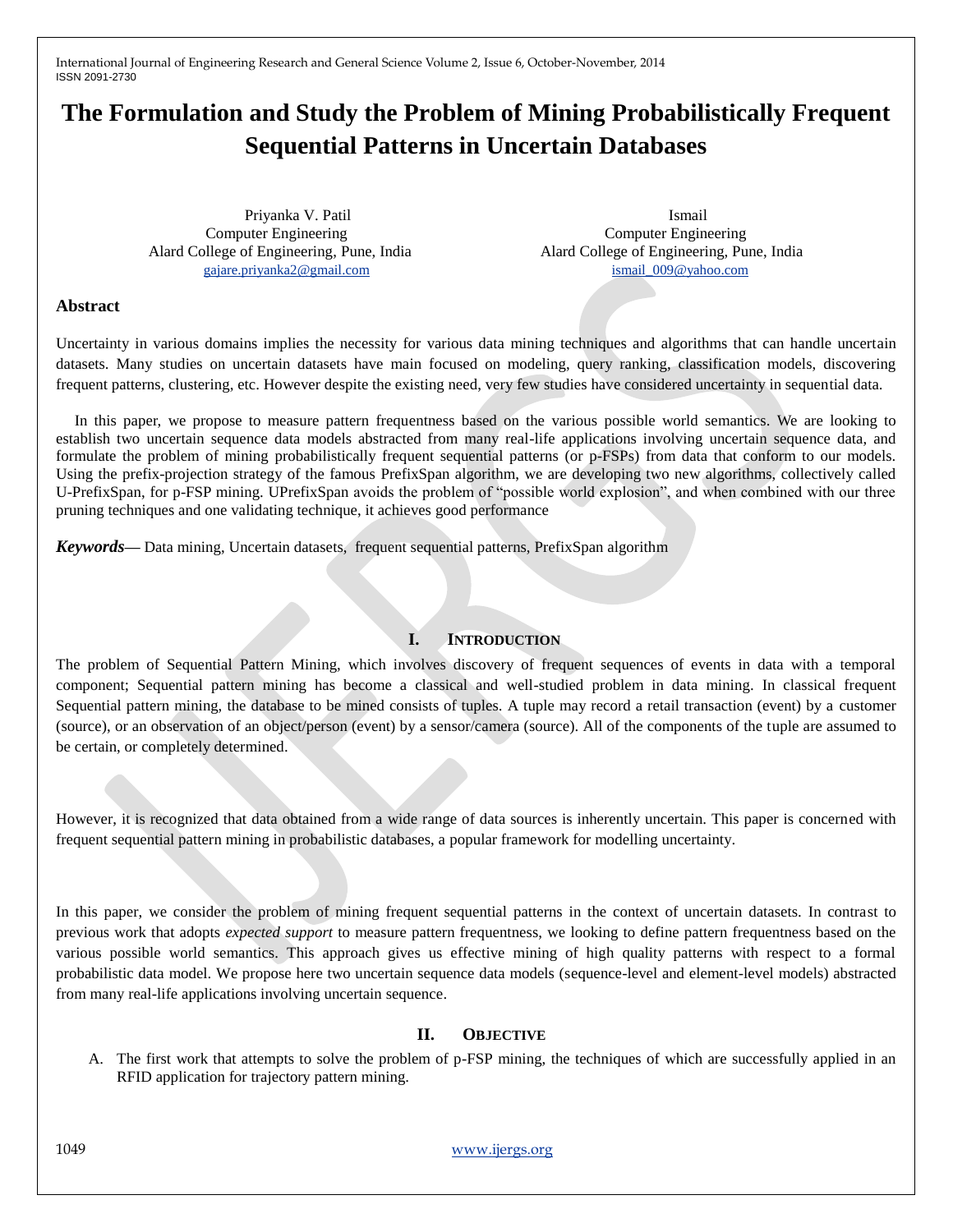- B. We are considering two general uncertain sequence data models that are abstracted from many real-life applications involving uncertain sequence data: sequence level uncertain model and element level uncertain model
- C. The *prefix-projection* method of *PrefixSpan*, we design two new *U-PrefixSpan* algorithms that mine p-FSPs from uncertain data conforming to our models.
- D. Pruning techniques and a fast validating methods can be used to further improve the efficiency of *U-PrefixSpan*.

#### **III. LITERATURE SURVEY**

## A. UApriory Algorithm

The First expected support-based frequent itemset mining algorithm was proposed by Chui et al. [1]. This algorithm is the extension of the well- known Apriori algorithm of frequent itemset mining to the uncertain environment and uses the generate-and test framework to find all expected support-based frequent itemsets. But it has a limitation that it does not scale well on large datasets. As due to the uncertain nature of data each item is associated with a probability value so the itemsets are required to be processed with these values. .The efficiency degrades and the problem becomes more serious and uncertain datasets in particular when most of the existential probabilities are of low value.

## B. UApriory with data trimming

To improve the efficiency of the earlier U-Apriori algorithm, a data trimming technique was proposed [2]. The main idea behind this is to trim away items with low existential probabilities from the original dataset and to mine the trimmed dataset instead. So the computational cost of those insignificant candidate increments can be reduced. In addition, the I/O cost can be greatly reduced since the size of the trimmed dataset is much smaller than the original one. The framework of the Apriori needs to be changed for the application of the trimming process.

The mining process starts by passing an uncertain dataset D into the trimming module of project. It first obtains the frequent data items by scanning D once. A trimmed dataset D is constructed by removing all the items with existential probabilities smaller than a trimming threshold. It is then mined by using U-Apriori algorithm. If an itemset is frequent in trimmed dataset DT then it must also be frequent in original dataset D.

## C. Tree based Approaches

In tree based approaches are different from the Apriori based as they don't involve the candidate generation and the candidate pruning phases for finding the frequent itemsets instead they make use of tree structure to store the data [3].From the tree structure the frequent itemsets can be mined using the algorithms like F-Growth .These algorithms are also modified for the uncertain data.

## D. Sequential pattern mining

Frequent itemset mining, graph pattern mining and sequential pattern mining are very important pattern mining problems that have been studied in the context of uncertain datasets. For the problem of frequent pattern mining, earlier work commonly uses expected support to measure pattern frequentness [4]. However, some experimental results have found that the use of expected support may render important patterns missing [5]. As a result, recent research focuses more on using probabilistic support.

*PrefixSpan* is considered to be superior to other sequence mining algorithms such as GSP and FreeSpan, due to its *prefix-projection*  technique. It has been used successfully in many applications such as a trajectory mining. We now review the *prefix-projection*  technique of PrefixSpan, which is related to our proposed algorithm.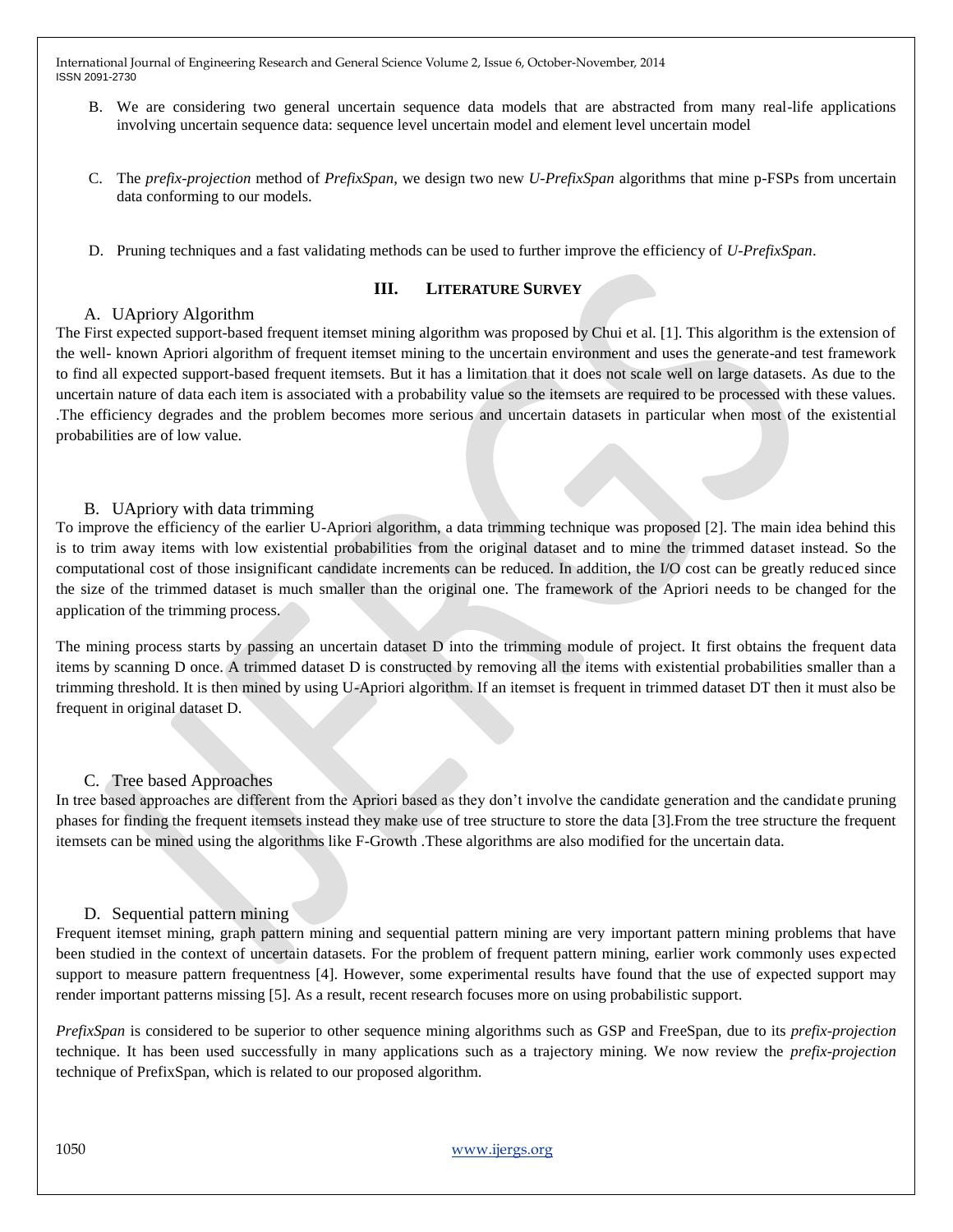## **IV. METHODOLOGY**

ALGORITHMS USED IN OUR PROJECT'S PROPOSED WORK IS AS FOLLOW:

## U-PrefixSpan:

Here we introduce a new pattern-growth method for mining sequential patterns, called PrefixSpan. Its major idea is that, instead of projecting sequence databases by considering all the possible occurrences of frequent subsequences, the projection is based only on frequent prefixes because any frequent subsequence can always be found by growing a frequent prefix.

For that purpose there are two ways to deal with:

- 1. Sequence-level U-PrefixSpan
- 2. Element-level U-PrefixSpan

Each of them have their own issues to handle and deal with the handling the sequence pattern generation and mining those from the datasets.

Along with this mentioned strategies to deal with we are going to implement the one of it i.e. Sequence-level U-PrefixSpan which is the core part of the proposed work.

## A. Seuence-level U-PrefixSpan:

In this section for giving details of this method, we direct the problem of p-FSP mining on datasets that conform to the sequence-level uncertain model. We propose a pattern-growth algorithm for this which called *SeqU-PrefixSpan*, to overcome this problem. Compared with *PrefixSpan*, the *SeqU-PrefixSpan* algorithm needs to addresses the following additional issues coming from the sequence - level uncertain model which are as follow:

- 1. Frequentness validating
- 2. Pattern Frequentness Checking
- 3. Candidate Elements for Pattern Growth

These are the main core issues associated with this technique of probabilistic sequence patterns mining with sequence-level U-PrefixSpan which we are going to concern in our proposed work along with the implementation of the algorithm for the same.

We will see the algorithm details in the sub-section below:

## i) *SeqU-PrefixSpan Algorithm:*

*SeqU-PrefixSpan* algorithm which we are going to proposed and implement in our work recursively performs pattern growth from the previous pattern say *a* to the current  $B = \alpha e$ , by appending an element  $e \in T$  a. where  $T$  a is set of elements which are nothing but generated from the local datasets. We also construct the current projected probabilistic database for the generation of local datasets D|B using the previous projected probabilistic database in the sequential pattern mining as mentioned in the section 4 in this paper.

For the execution and testing of the above algorithm work we are going to use one application scenario where we are going to generate the datasets locally in that application from the local user of the proposed architecture workflow which as follows:

1051 www.ijergs.org So it goes in the following way where the performance of *SeqU-PrefixSpan* is checked by the, implementation of data generated which datasets that relate to the sequence-level uncertain model. Given the configuration *(n, m, l, d)*, our generator generates *n* probabilistic sequences. For each probabilistic sequence, the number of sequence instances is randomly chosen from the range [1,*m*] which is decided from the local datasets. The length of a sequence instance is randomly chosen from the range [1*,l*], and each element